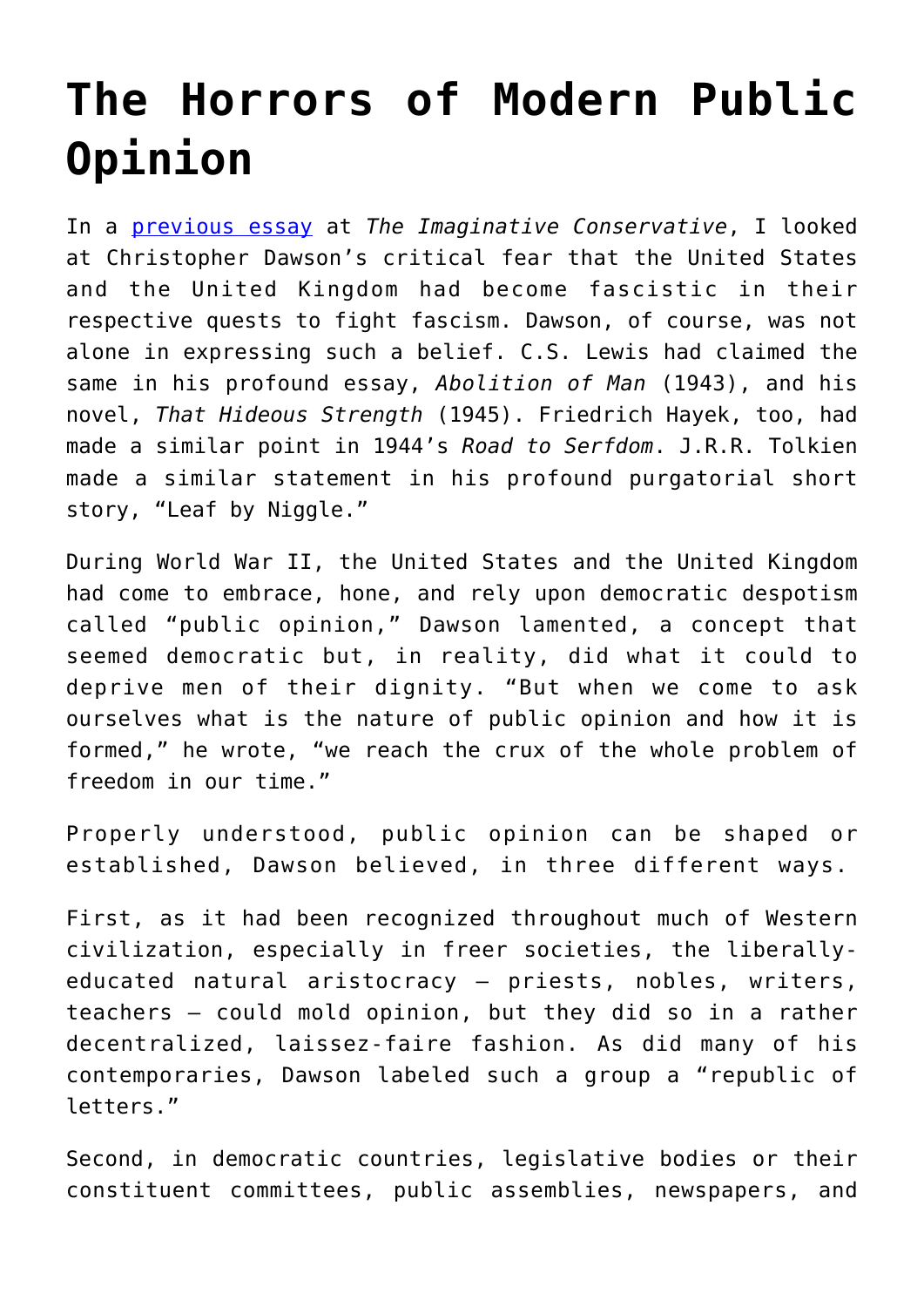associations (voluntary, fraternal, natural) influenced what might be called public opinion.

Third, in mass societies – whether democratic or dictatorial – scientific organizations employ methods of emotional, racial, ethnic, and national propaganda, thus artificially creating public opinion. Most worrisome, Dawson claimed, "one of the most serious aspects of this factor is that it involves the use of science against freedom." By bypassing rationality and appealing to the passions, scientifically-formed public opinion does not destroy free will, but it significantly attenuates it.

This third way had succeeded not just through direct government action to create propaganda, but also through its half-century subtle war against intermediary institutions, subsidiarity, and federalism. In their own process of centralization, progressive governments of all stripes had wiped out centers of opposition. "It is the problems of the disintegration of the old liberal humanist culture under the pressure of mechanization and mass conditions and the failure of democracy to produce a new solution," Dawson believed.

Sadly, Dawson concluded, the "free peoples" of the Allied Powers in World War II had become too accustomed to employing the third of these three ways to create public opinion. "And this points to the conclusion," Dawson continued, "that public opinion can itself be the greatest enemy of freedom, as well as of peace, as soon as it becomes dominated by the negative destructive forces of fear and hatred." In the end, even if the government uses method three to propagate a good thing rather than an evil thing, it still forces society to choose merely that which is sub-human over that which is altogether inhuman.

By 1944, Dawson asked, could one even spot the difference between the citizens and governments of the Allied governments and the subjects and despotisms of the Axis Powers? "Without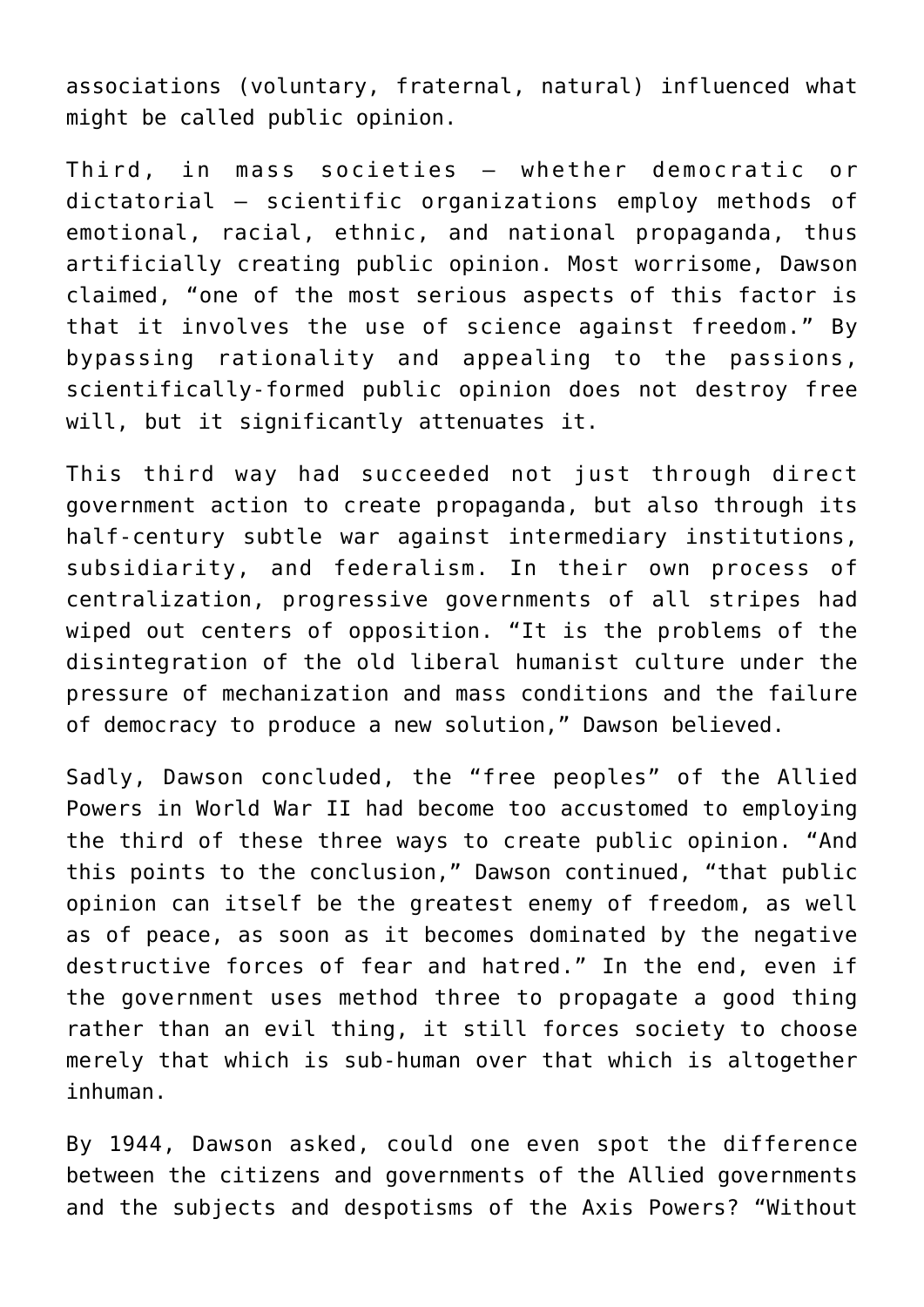this freedom a planned society is nothing but a gigantic prison, even though it may be a hygienic and scientifically organized one," he wrote. "And in fact today we all see that the whole of Europe has become a great prison house."

By the hands and willpower of the Allies as well as the Axis, Western civilization was doomed to complete and moral destruction. This would be nothing less than the final end of "the great republic of Christendom." After all, Dawson noted, real civilization develops when power "is progressively subdued, subordinated and directed to humane and spiritual ends." For both the Axis and Allies, World War II was the centralization of power, not its harnessing.

Even if the Allies should utterly defeat the Axis, Dawson feared that the poisons of power and centralization will remain. "The sufferings that the occupied countries have endured have weakened the whole tradition of civilized order and have accustomed men's minds to violence and lawlessness," he wrote a year later, in 1945. Because the democracies themselves were forms of totalitarianism, their party politics would especially descend into thuggery after the end of the war, thus permanently dividing Republicans from Democrats and Tories from Labour. We will no longer see our opponents as opposition, but rather as the enemy in a stake for total control of each respective society. Political opponents will call not for victory over their opposition, but rather for the complete "liquidation" of the opposition. "Every election," he predicted, would become "a potential civil war." Even as of 1945, broader commentaries identified fascists as "right wing" and democrats as "left wing," thus creating artificial distinctions in the race for total control. "The result of this division is to obliterate the distinction between constitutional and totalitarian parties, and to force every shade of political opinion into alliance with some extremist totalitarian party which inevitably tends to become… predominant."